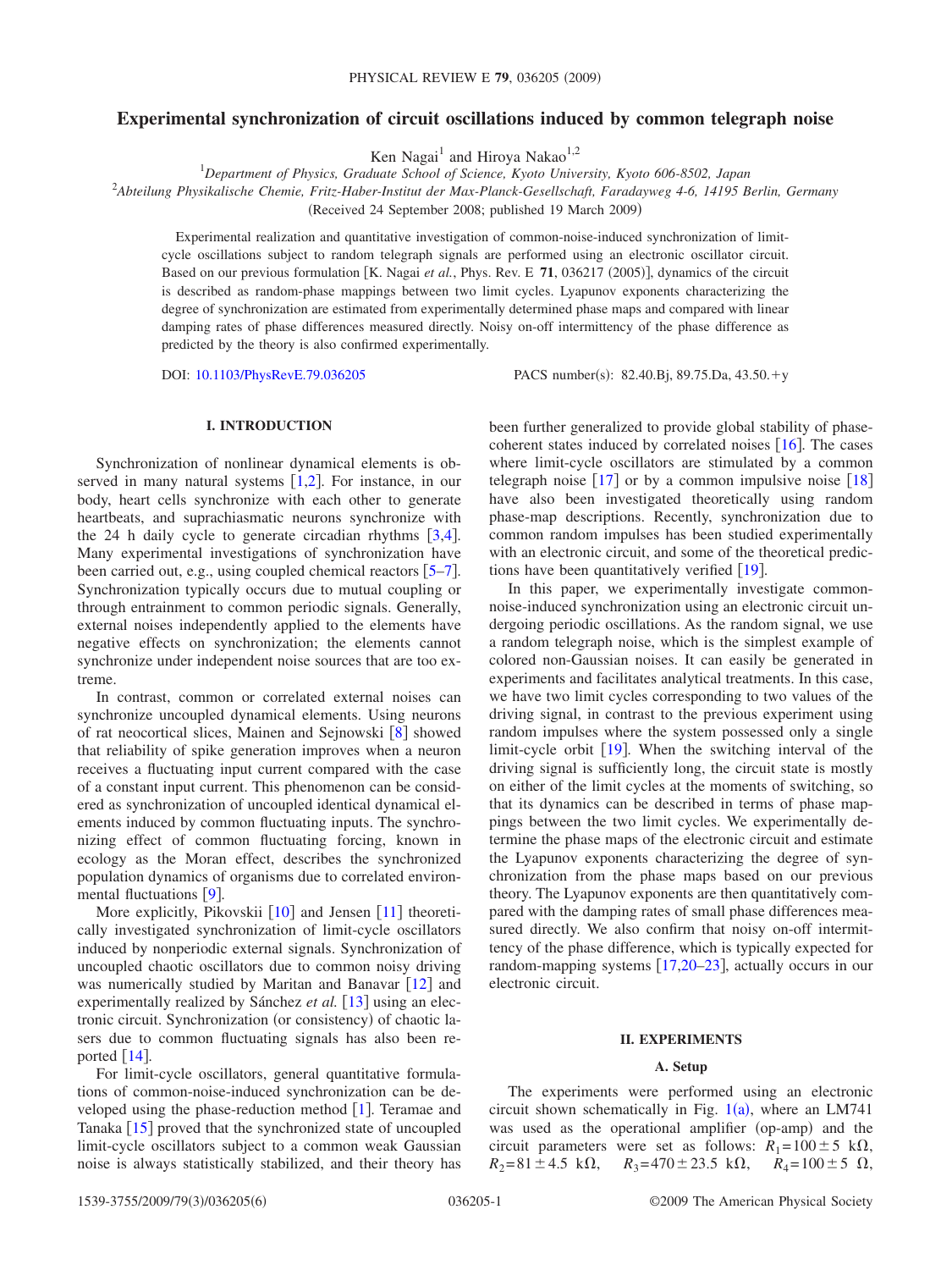<span id="page-1-0"></span>

FIG. 1. (Color online) Experimental setup. (a) An electronic circuit used in the experiment. (b) A limit-cycle orbit observed at  $V_g(t) \equiv -6.0 \text{ V}$  on the  $(V_+, V_-)$  plane. Average period was 0.0445 s. (c) Time series of  $V_+(t)$  (left) and  $V_-(t)$  (right).

 $C_1 = 100 \pm 5$  nF, and  $C_2 = 10 \pm 1$   $\mu$ F. Voltages of positive and negative power supplies to the op-amp were fixed at  $\pm 3.0 \,$  V (0 V indicates the ground voltage) using a dc power source (PMM18-2.5DU, Kikusui Electronics Co.). Note that we use the op-amp under positive feedback conditions to generate oscillations, so that the golden rule of an op-amp  $(V_{+} = V_{-})$  does not hold in our experiments.

The source voltage of the metal-oxide semiconductor field-effect transistor (MOSFET) (2SK2201, Toshiba Co.) was fixed at −4.0 V with another dc power source (E3630A, Hewlett Packard). The gate voltage  $V_g(t)$  was controlled by the external signal. Voltage traces  $V_{+}(t)$  and  $V_{-}(t)$  were mea-sured from the circuit as shown in Fig. [1](#page-1-0)(a). Control of  $V_g(t)$ and measurements of  $V_{+}(t)$  and  $V_{-}(t)$  were performed with an analog-digital (AD)/digital-analog (DA) converter AIO-163202F-PE (Contec Co.). When  $V_g(t)$  was fixed at a constant value between  $-6.0$  and  $-2.45$  V, the circuit exhibited limit-cycle oscillations. Figure  $1(b)$  $1(b)$  shows a limit-cycle orbit on  $(V_+, V_-)$  plane at  $V_g(t) \equiv -6.0 \text{ V}$ , and Fig. [1](#page-1-0)(c) displays the corresponding time series of  $V_+(t)$  and  $V_-(t)$ .

We repeatedly switched the gate voltage  $V_g(t)$  between two values  $V_{\varrho_1}$  and  $V_{\varrho_2}$  to simulate a random telegraph signal. The switching events obeyed a computer-generated Poisson process, namely, the switching interval *D* was an exponentially distributed random variable with mean interval  $\tau$ = 0.2 s. We generated *D* by the formula  $D = -1/\tau \log(1 - u)$ , with *u* being computer-generated pseudorandom numbers in  $[0,1]$ . The typical relaxation time of the circuit to converge to either of the limit cycles was shorter than 0.01 s. By applying the same time sequence of  $V_g(t)$  to the circuit repeatedly, we performed consecutive measurements of the time series of  $V_{+}(t)$ , and then repeated this procedure with different realizations of the random telegraph signals. In the experiment,  $V_{g1}$ was fixed to  $-6.0$  V and  $V_{g2}$  was varied between  $-6.0$  and −2.45 V.

We defined a phase  $\phi(t)$  of the circuit state from the time series of  $V_+(t)$  as follows. The origin of the phase  $(\phi=0)$  was taken as the moment when  $V_+(t)$  changed its sign from negative to positive. Each time  $V_+(t)$  crossed 0 V from negative to

<span id="page-1-1"></span>

FIG. 2. (Color online) (a) Evolution of the absolute phase difference  $|\Delta \phi(t)|$  under a constant external signal  $V_g(t) \equiv -6.0 \text{ V}$  depicted using doubly logarithmic scales. The solid curve represents the experimental data and the broken line with unit slope represents linear dependence on  $t$ .  $[$ (b) and  $(c)$  $]$  Time series of the phase difference  $|\Delta \phi(t)|$  with  $V_g(t)$  as a random telegraph signal  $(V_{g1})$  $=$  −6.0 V and  $V_{g2}$ = −2.5 V): (b) short-time series of  $V_g(t)$  (top) and  $|\Delta \phi(t)|$  (bottom); (c) long-time series of  $|\Delta \phi(t)|$ , exhibiting noisy on-off intermittency. (d) Distribution of the laminar length. The broken line represents  $t^{-1.5}$ . (e) Distribution of the absolute phase difference  $|\Delta \phi(t)|$ . The broken line represents  $|\Delta \phi(t)|^{-1}$ .

positive, the phase was reset to 0. Between successive zerocrossing events, the phase was increased with a constant frequency from 0 to 1. Note that the frequency of the oscillator was not constant but changed from cycle to cycle due to random switching of the driving signal. From the two consecutive time series of  $V_+(t)$ , we obtained time series of the absolute phase differences  $|\Delta \phi(t)|$  between two experimental trials (restricted to  $[0,1]$  using the periodicity of the oscillator) under the same time sequence of  $V_g(t)$ .

#### **B. Results**

Figure  $2(a)$  $2(a)$  shows the time evolution of the absolute phase difference  $|\Delta \phi(t)|$  between two experimental trials under a constant input,  $V_g(t) \equiv V_{g1} = -6.0$  V, which increased linearly with time *t*. Even after fine tuning, we observe that the average period of oscillations differed slightly across experimental trials  $(\pm 0.1\%)$ .

Figures [2](#page-1-1)(b) and 2(c) show the time series of  $\Delta \phi(t)$  observed under the common telegraph noise, where  $V_g(t)$  was switched between two values  $(V_{g1}=-6.0 \text{ V}$  and  $V_{g2}$  $=-2.5$  V). Large changes in  $\left|\Delta\phi(t)\right|$  were observed only in short time windows after the switching events of  $V_g(t)$  as shown in Fig.  $2(b)$  $2(b)$ . The two experimental trials driven with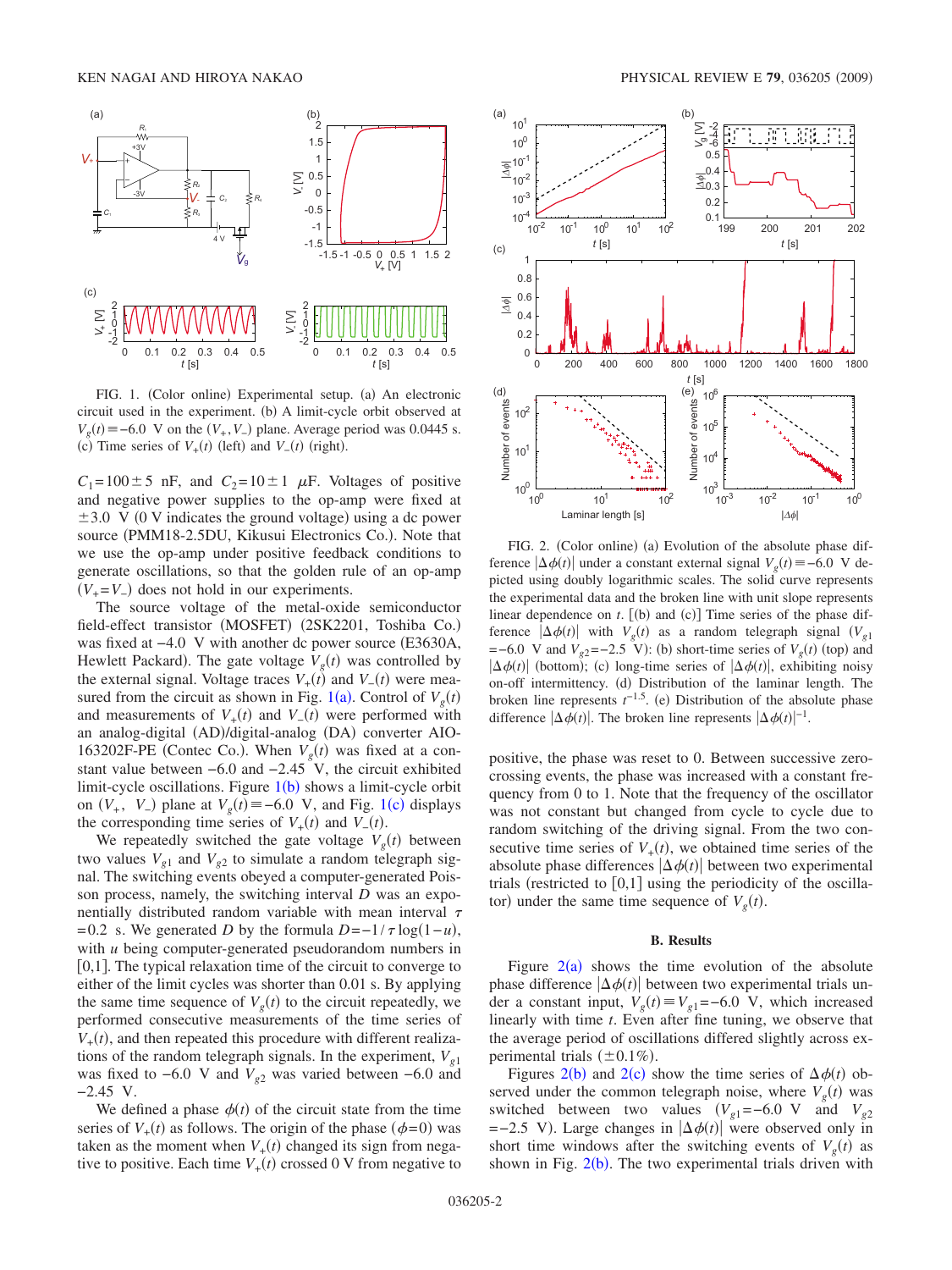the same input signal became mostly synchronized, but occasionally there were interruptions by short desynchronization events as shown in Fig.  $2(c)$  $2(c)$ .

To characterize this characteristic intermittent behavior of the phase difference, we measured the distribution of laminar intervals during which  $|\Delta \phi(t)|$  was smaller than a certain threshold,  $|\Delta \phi(t)| \le 0.01$ . As shown in Fig. [2](#page-1-1)(d), the stationary distribution of laminar intervals appeared to follow a power law, whose exponent was approximately −1.5. We also measured the stationary distribution of the absolute phase difference  $|\Delta \phi(t)|$ , which also exhibited a power-law tail with an exponent of roughly  $-1$  [Fig. [2](#page-1-1)(e)]. Though the phase difference  $|\Delta \phi(t)|$  shown in the figure is restricted to the range  $[0,1]$ , the phase difference occasionally exhibited jumps of magnitude 1 due to phase slippage of one period  $[e.g., near t=1200 and t=1600 in Fig. 2(c)]$  $[e.g., near t=1200 and t=1600 in Fig. 2(c)]$  $[e.g., near t=1200 and t=1600 in Fig. 2(c)]$  [[24](#page-5-20)].

Thus, when the gate voltage  $V_g(t)$  was switched between two values randomly, different experimental trials tended to be synchronized even under the effect of slight differences in average periods and experimental noise. As we explain later, the characteristic behavior of the phase difference  $|\Delta \phi(t)|$ was due to noisy on-off intermittency  $\lceil 17,20-23 \rceil$  $\lceil 17,20-23 \rceil$  $\lceil 17,20-23 \rceil$  $\lceil 17,20-23 \rceil$ .

#### **III. ANALYSIS**

## **A. Theory**

Here we briefly summarize our previous theory on the synchronization of uncoupled oscillators driven by a common random telegraph signal  $[17]$  $[17]$  $[17]$ . Corresponding to the two different values of the input signal  $V_g(t)$ , the circuit exhibits two different limit cycles, LC1 for  $\overline{V}_g(t) \equiv V_{g1}$  and LC2 for  $V_g(t) \equiv V_{g2}$ . When  $V_g(t) \equiv V_{g1}$ , we can define a phase 0  $\leq \theta_1(V_+, V_-)$  < 1 for LC1 and also in the  $(V_+, V_-)$  plane, which increases with a constant frequency  $1/T_1$ , with  $T_1$  as the period of LC1 [[1,](#page-5-0)[3](#page-5-2)]. Similarly, when  $V_g(t) \equiv V_{g2}$ , another phase  $0 \leq \theta_2(V_+, V_-) < 1$  can be defined in the  $(V_+, V_-)$  plane that increases with a constant frequency  $1/T_2$ , where  $T_2$  is the period of LC2. The origins of  $\theta_1$  and  $\theta_2$  are taken as the points where  $V_+(t)$  crosses 0 V from negative to positive on LC1 or LC2. Combining these, we introduce a new phase  $\theta(V_+, V_-, V_g)$  of the circuit state as

$$
\theta(V_+, V_-, V_g) = \begin{cases} \theta_1(V_+, V_-) & \text{when } V_g = V_{g1} \\ \theta_2(V_+, V_-) & \text{when } V_g = V_{g2} \end{cases}
$$
 (1)

Note that this  $\theta$  is different from the phase  $\phi$  that we defined in Sec. [II](#page-0-0) by linearly interpolating successive zerocrossing events.  $\theta$  jumps discontinuously at the moments when  $V_g(t)$  switches, because  $\theta_1$  and  $\theta_2$  increase with strictly constant frequencies. In contrast,  $\phi$  is continuous even when  $V_g(t)$  is fluctuating [except the zero-crossing events of  $V_+(t)$ ], but its frequency differs from cycle to cycle. When  $V_g(t)$  is kept constant for longer than one period of oscillation and than the relaxation time of the circuit to the limit cycle,  $\phi$ coincides with  $\theta$ . This difference in the definition of the phase variables yields only small bounded discrepancies in measuring the phase differences between two time series.

We assume that the average switching time of the input signal,  $\tau$ , is sufficiently longer than the relaxation time of the

<span id="page-2-0"></span>

FIG. 3. (Color online) Phase mappings between two limit cycles. (a) When  $V_g(t)$  switches from  $V_{g1} = -6.0$  V to  $V_{g2}$  $=-2.45$  V, points on LC1 (solid curve) for  $V_{g1}$  are mapped to the corresponding points on LC2 (broken curve) for  $V_{g2}$  as indicated by arrows. (b) From  $V_{g2}$ =−2.45 V to  $V_{g1}$ =−6.0 V.

orbit to LC1 or LC2 at fixed  $V_g(t)$ . In our experiments, we took  $\tau = 0.2$  s and the relaxation time was typically shorter than 0.01 s, so that this condition was satisfied. The orbit of the circuit is then almost always on one of the limit cycles when  $V_g(t)$  is switched between two values. Therefore, we can describe the dynamics of the circuit under randomly switched  $V_g(t)$  as alternating phase mappings between  $\theta_1$  and  $\theta_2$  as shown in Fig. [3.](#page-2-0) We denote the mapping from  $\theta_1$  to  $\theta_2$ that takes place when  $V_g(t)$  switches from  $V_{g1}$  to  $V_{g2}$  as  $\theta_2$  $=f_{12}(\theta_1)$ , and the mapping from  $\theta_2$  to  $\theta_1$  when  $V_g(t)$  switches from  $V_{g2}$  to  $V_{g1}$  as  $\theta_1 = f_{21}(\theta_2)$  [[17](#page-5-15)].

Let us denote the phase on LC1 just before  $V_g(t)$  switches from  $V_{g1}$  to  $V_{g2}$  for the *n*th time as  $\theta_1^n$ , and the phase on LC2 just before  $V_g(t)$  switches from  $V_{g2}$  to  $V_{g1}$  for the *n*th time as  $\theta_2^n$ . Then the phase dynamics of the orbit can be described as [assuming  $V_g(t=0) = V_{g1}$ ]

$$
\theta_1^{n+1} = f_{21}(\theta_2^n) + s_1^{n+1}, \quad \theta_2^n = f_{12}(\theta_1^n) + s_2^n,
$$
 (2)

where  $s_1^n$  and  $s_2^n$  are exponentially distributed random switching intervals whose probability distributions are given by

$$
P_1(s_1^n) = \frac{T_1}{\tau} \exp\left(-\frac{s_1^n T_1}{\tau}\right), \quad P_2(s_2^n) = \frac{T_2}{\tau} \exp\left(-\frac{s_2^n T_2}{\tau}\right),\tag{3}
$$

respectively. Small deviations  $\Delta \theta_1^n$ ,  $\Delta \theta_2^n$  from  $\theta_1^n$ ,  $\theta_2^n$  obey linearized equations

$$
\Delta \theta_1^{n+1} = f_{21}'(\theta_2^n) \Delta \theta_2^n, \quad \Delta \theta_2^n = f_{12}'(\theta_1^n) \Delta \theta_1^n,\tag{4}
$$

where *f'* denotes the derivative function of *f*. After the *n*th switching, the amplitude of the deviation  $\Delta \theta_1^n$  is given by

$$
|\Delta \theta_1^i| = \left(\prod_{i=1}^{n-1} |f'_{12}(\theta_1^i)| |f'_{21}(\theta_2^i)|\right) |\Delta \theta_1^i|,\tag{5}
$$

<span id="page-2-1"></span>and  $|\Delta \theta_2^n|$  similarly. Thus, for large *n*,

$$
\frac{|\Delta \theta_1^n|}{|\Delta \theta_1^1|} = \frac{|\Delta \theta_2^n|}{|\Delta \theta_2^1|} \approx \exp(\lambda n)
$$
 (6)

holds, where the Lyapunov exponent  $\lambda$  is given by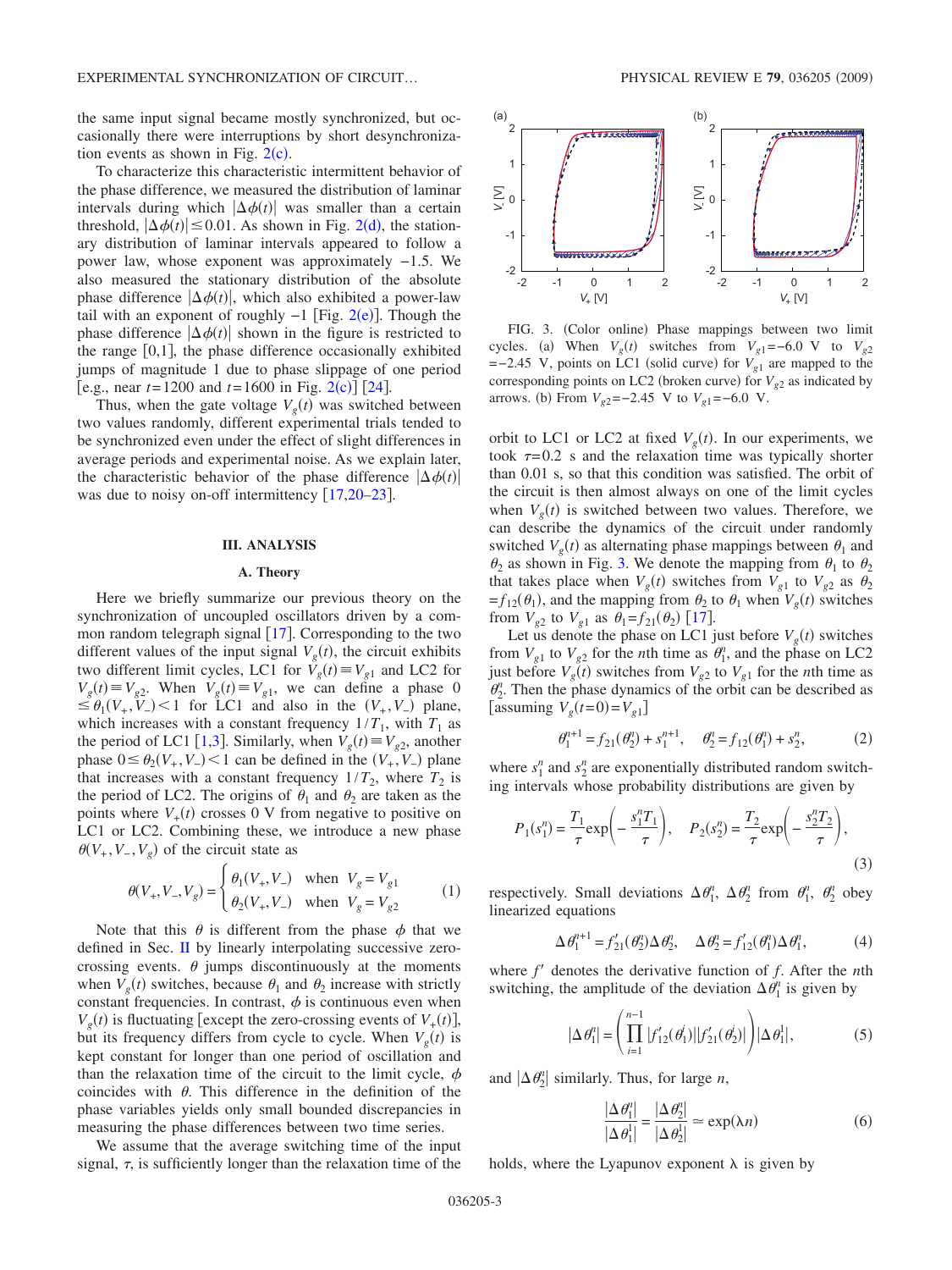<span id="page-3-0"></span>

FIG. 4. (Color online) The probe signal used to determine the phase maps. Before  $t=0$ ,  $T_1$  and  $T_2$  were measured. After  $t=0$ , the phases were measured at  $t_1^i$  and  $t_2^i$  for  $1 \le i \le 200$ .

$$
\lambda = \lim_{n \to \infty} \frac{1}{n} \ln \left( \prod_{i=1}^{n} |f'_{12}(\theta_1)| |f'_{21}(\theta_2)| \right) = \lambda_1 + \lambda_2, \tag{7}
$$

with

$$
\lambda_1 \simeq \int_0^1 d\theta_1 \ln |f'_{12}(\theta_1)|, \quad \lambda_2 \simeq \int_0^1 d\theta_2 \ln |f'_{21}(\theta_2)|. \quad (8)
$$

Here, we approximate the average over the stationary distribution of the phase  $\theta_1$  or  $\theta_2$  under the effect of telegraph noises by the average over the uniform distribution in each equation, because the phases  $\theta_1$  and  $\theta_2$  are almost uniformly distributed on LC1 and LC2 when  $\tau$  is sufficiently larger than  $T_1$  and  $T_2$  [[17](#page-5-15)]. In our experiments, we used  $\tau=0.2$ , whereas the period of oscillations was about 0.05 s. Therefore, this condition was satisfied.

When  $\lambda = \lambda_1 + \lambda_2 < 0$ , phase synchronization induced by the random telegraph signal is expected. Note that the switching step *n* is approximately related to the real time *t* as  $n \approx t/2\tau$ , so that

$$
\frac{|\Delta \theta(t)|}{|\Delta \theta(0)|} \simeq \exp\left(\frac{\lambda}{2\tau}t\right) \tag{9}
$$

holds for large *n*,*t*.

#### **B. Determination of phase maps**

We experimentally determined the phase maps  $\theta_1$  $=f_{21}(\theta_2)$  and  $\theta_2 = f_{12}(\theta_1)$  as follows. We first measured the period  $T_1$  of LC1 under a constant input signal  $V_g(t) \equiv V_{g1}$ . After setting  $V_g(t)$  at  $V_{g1}$  and relaxing the circuit for 0.5 s, intervals between successive zero-crossing events of  $V_+(t)$ from negative to positive values were measured for 5 s.  $T_1$ was determined by averaging these intervals. We then measured the period  $T_2$  of LC2 at  $V_g(t) \equiv V_{g2}$  in a similar way.

When the measurement of  $\overline{T}_2$  was completed (this moment was defined as  $t=0$ ), the following *regular* telegraph signal (shown schematically in Fig. [4](#page-3-0)) was applied as the probing input:

$$
V_g(t) = \begin{cases} V_{g1}, & t_2^{i-1} \le t < t_1^i \\ V_{g2}, & t_1^i \le t < t_2^i, \end{cases}
$$
 (10)

for  $i=1,\ldots,200$ , where the *i*th switching time from  $V_{g1}$  to  $V_{g2}$  is given by

$$
t_1^1 = d_1
$$
,  $t_1^i = d_i + \sum_{k=1}^{i-1} 2d_k$ ,  $i \ge 2$ , (11)

and the subsequent *i*th switching time from  $V_{g2}$  to  $V_{g1}$  is given by

$$
t_2^i = \sum_{k=1}^i 2d_k, \quad i \ge 1.
$$
 (12)

Here, *di* denotes the length of the *i*th constant interval of the input signal. To avoid undesirable synchronization with the probe signal, we gradually increased  $d_i$  as  $d_i = 0.5 + 0.001(i)$  $-1)$  (1≤*i*≤200).

Using this  $V_g(t)$ , we measured the phase  $0 \le \Phi_1^i < 1$  of the circuit at  $t_1^i$ ,

$$
\{(\Phi_1^i, t_1^i)|i = 1, \dots, 200\},\tag{13}
$$

and the phase  $0 \le \Phi_2^i < 1$  of the circuit at  $t_2^i$ ,

$$
\{(\Phi_2^i, t_2^i)|i = 1, \dots, 200\}.
$$
 (14)

These phases  $\Phi_1^i$  and  $\Phi_2^i$  can be identified with the phases  $\theta_1$ and  $\theta_2$  used in the theory via

$$
\theta_1(t = t_1^i) = \Phi_1^i, \quad \theta_2(t = t_2^i) = \Phi_2^i.
$$
 (15)

Note that the two types of the phases coincide here because the constant intervals  $d_i$  of the probe signal are always longer than  $T_1$ ,  $T_2$ , and the relaxation time of the circuit to LC1 or LC2.

At each switching event, the phase jumped from  $\Phi_1^i$  to  $\tilde{\Phi}_2^i$  $(V_{g1} \rightarrow V_{g2})$ , or from  $\Phi_2^i$  to  $\tilde{\Phi}_1^i$   $(V_{g2} \rightarrow V_{g1})$ . The destination phases  $\vec{\Phi}_1^i$  and  $\vec{\Phi}_2^i$  just after  $t_1^i$  and  $t_2^i$  were obtained from  $\Phi_1^i$ and  $\Phi_2^i$  as

$$
\tilde{\Phi}_1^i = \left(\Phi_1^{i+1} - \frac{d_{i+1}}{T_1}\right) \text{mod } 1, \quad \tilde{\Phi}_2^i = \left(\Phi_2^i - \frac{d_i}{T_2}\right) \text{mod } 1,
$$
\n(16)

where the definitions were made modulo 1 to restrict the phases to  $[0,1]$ . Thus, we obtained 200 realizations of the phase mappings,

$$
\{\Phi_2^i \to \tilde{\Phi}_1^i | i = 1, \dots, 200\}, \quad \{\Phi_1^i \to \tilde{\Phi}_2^i | i = 1, \dots, 200\}.
$$
\n(17)

We constructed the raw phase maps by piecewise linearly interpolating these data as

$$
\tilde{\Phi}_2 = f_{12}^{\text{raw}}(\Phi_1), \quad \tilde{\Phi}_1 = f_{21}^{\text{raw}}(\Phi_2), \tag{18}
$$

which were still nonsmooth functions due to experimental fluctuations.

Generally, the phase map has a trivial diagonal component, namely, the identity-map component that exists even when  $V_{g1} = V_{g2}$ , and additional nontrivial components reflecting the nonlinear transition dynamics between the limit cycles. We estimated the underlying smooth phase maps  $f_{12}$ and  $f_{21}$  from the raw phase maps  $f_{12}^{\text{raw}}$  and  $f_{21}^{\text{raw}}$  by low-pass filtering using the 20 lowest Fourier modes as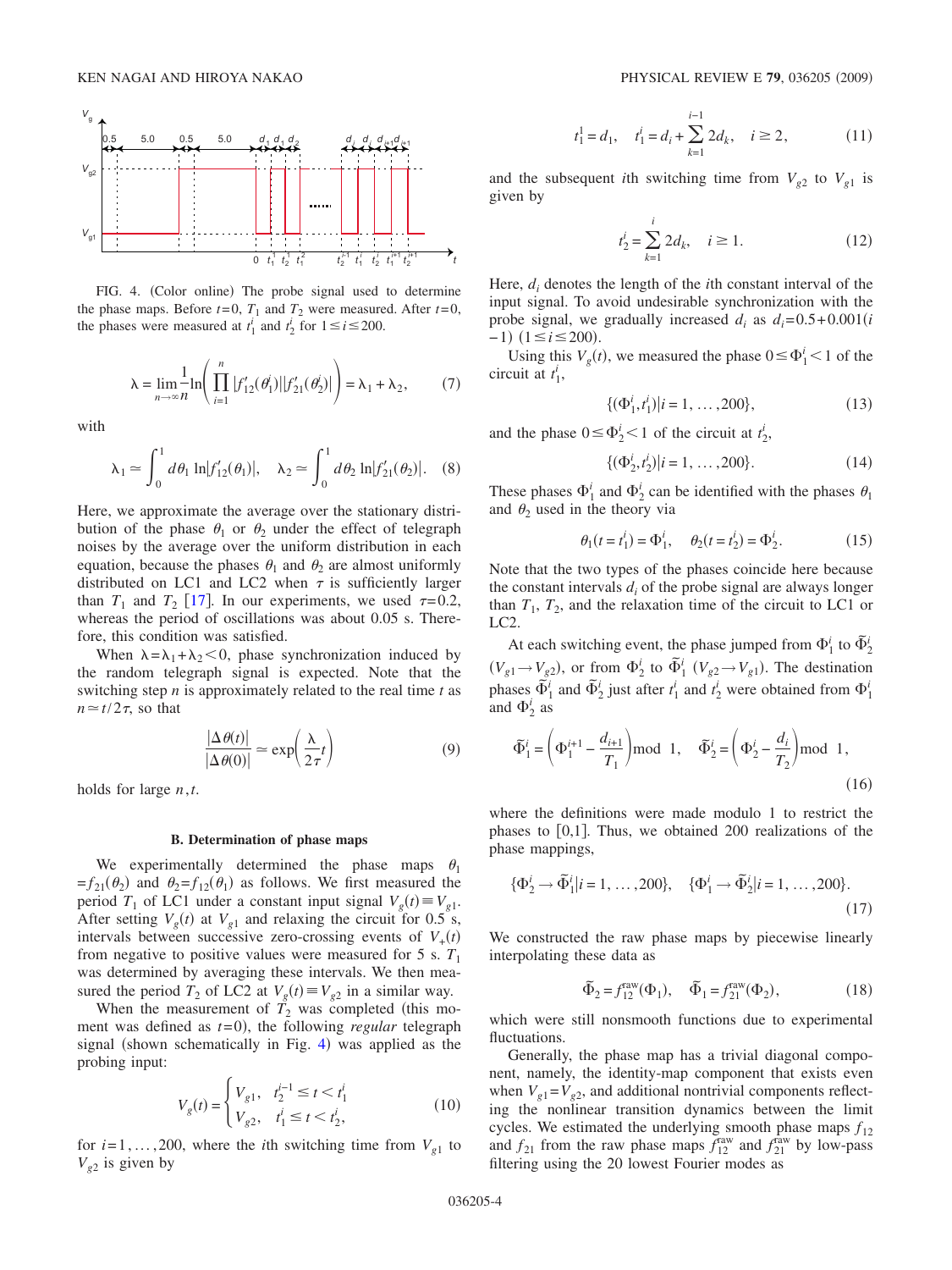$$
f_{12}(\theta_1) = \theta_1 + \sum_{k=-20}^{20} c_{12}^k \exp(2\pi ki\theta_1),
$$
  

$$
f_{21}(\theta_2) = \theta_2 + \sum_{k=-20}^{20} c_{21}^k \exp(2\pi ki\theta_2),
$$
 (19)

where  $c_{12}^k$  and  $c_{21}^k$  are Fourier coefficients of the nontrivial components of  $f_{12}^{\text{raw}}$  and  $f_{21}^{\text{raw}}$ , defined as

$$
f_{12}^{\text{raw}}(\Phi_1) - \Phi_1 = \sum_{k=-\infty}^{\infty} c_{12}^k \exp(2\pi ki\Phi_1),
$$
  

$$
f_{21}^{\text{raw}}(\Phi_2) - \Phi_2 = \sum_{k=-\infty}^{\infty} c_{21}^k \exp(2\pi ki\Phi_2).
$$
 (20)

Figure  $5(a)$  $5(a)$  displays examples of the phase maps obtained with the above procedure.

## **C. Lyapunov exponents and damping rates**

From the experimentally determined phase maps  $f_{12}(\theta_1)$ and  $f_{21}(\theta_2)$ , the Lyapunov exponent  $\lambda = \lambda_1 + \lambda_2$  can be estimated. This  $\lambda$  can be compared with the damping rate  $r_{\text{damm}}$ of small phase differences between two trials subject to the same telegraph noise. As we have already explained, the difference in the definitions of two phases results in only a small bounded discrepancy between  $\Delta \theta(t)$  and  $\Delta \phi(t)$ , so that it does not affect the Lyapunov exponents or the damping rates.

When the phase difference  $\Delta \phi(t)$  is small, we expect the ensemble average of  $\Delta \phi(t)$  over many realizations of the random telegraph signal to shrink exponentially as

$$
\langle |\Delta \phi(t)| \rangle \sim \exp(r_{\text{damp}}t), \tag{21}
$$

where  $r_{\text{damp}} < 0$  is the damping rate. As the average switching interval of  $V_g(t)$  is  $\tau$ ,

$$
r_{\text{damp}} = \frac{\lambda}{2\tau} \tag{22}
$$

will approximately hold for large *t* and *n* provided that the previous analysis based on the phase-mapping description is reasonable.

Figure  $5(b)$  $5(b)$  compares the Lyapunov exponent  $\lambda$  with the damping rate  $r_{\text{damp}}$  obtained for different values of  $V_{g2}$  with fixed  $V_{g1}$ . The damping rate  $r_{\text{damp}}$  was directly measured from  $|\Delta \phi(t)|$  as

$$
r_{\text{damp}} = \frac{1}{M^{-1} \sum_{k=1}^{M} \Delta T_k} \ln \left| \frac{\Delta \phi_{\text{lower}}}{\Delta \phi_{\text{upper}}} \right|, \tag{23}
$$

where  $\Delta \phi_{\text{upper}} = 0.2$ ,  $\Delta \phi_{\text{lower}} = 0.05$ ,  $\Delta T_k$  is the time needed for  $|\Delta \phi|$  to be damped from  $\Delta \phi_{\text{upper}}$  to  $\Delta \phi_{\text{lower}}$ , and *M* is the number of such shrinkage events in the time series of  $|\Delta \phi(t)|$ . We measured 20 time sequences of  $V_+(t)$  for 120 s and calculated 19 time sequences of the phase difference  $\Delta \phi(t)$  between two consecutive time sequences of  $V_+(t)$  to obtain  $r_{\text{damp}}$ . As shown in Fig. [5](#page-4-0)(c), pairs of  $(\lambda, r_{\text{damp}})$  esti-

<span id="page-4-0"></span>

FIG. 5. (Color online) (a) Experimentally determined phase maps. Circles show the raw data  $(\Phi_1^i, \tilde{\Phi}_2^i - \Phi_1^i)$  (left) or  $(\Phi_2^i, \tilde{\Phi}_1^i)$  $-\Phi_2^i$ ) (right), and curves represent the nontrivial part of the estimated phase maps  $f_{12}(\theta_1) - \theta_1$  (left) or  $f_{21}(\theta_2) - \theta_2$  (right) obtained after low-pass filtering.  $V_{g1} = -6.0$  V and  $V_{g2} = -2.5$  V. (b) Comparison of the Lyapunov exponents  $\lambda = \lambda_1 + \lambda_2$  with the linear damping rates  $r_{\text{damp}}$  directly measured from  $|\Delta \phi(t)|$ . The line represents  $0.4r_{\text{damp}} = \lambda_1 + \lambda_2$ . Filled circles represent the data obtained by varying  $V_{g2}$  (-2.55 V ≤  $V_{g2}$  ≤ -2.45 V with intervals of 0.01 V) while fixing  $V_{\varrho 1}$  at −6.0 V.

mated for various values of  $V_{g2}$  approximately fall on the straight line  $\lambda = 0.4$  *r*<sub>damp</sub> ( $\tau = 0.2$  in the experiment), which quantitatively verifies the validity of the phase-mapping description of our experiments.

#### **D. Noisy on-off intermittency**

We have focused so far on the average behavior of the phase difference. The phase difference  $|\Delta \phi(t)|$  decreases on average when  $\lambda = \lambda_1 + \lambda_2 < 0$ . However, as can be seen from Eq. ([5](#page-2-1)), small phase differences  $\Delta \theta_1$  and  $\Delta \theta_2$  are driven multiplicatively by the random application of two phase maps. This is a typical situation where noisy on-off (or modulational) intermittency is expected over long time scales [[17,](#page-5-15)[20–](#page-5-18)[23](#page-5-19)]. Due to small noises or heterogeneity inherent in the system, individual time sequence of  $\left| \Delta \phi(t) \right|$  can occa